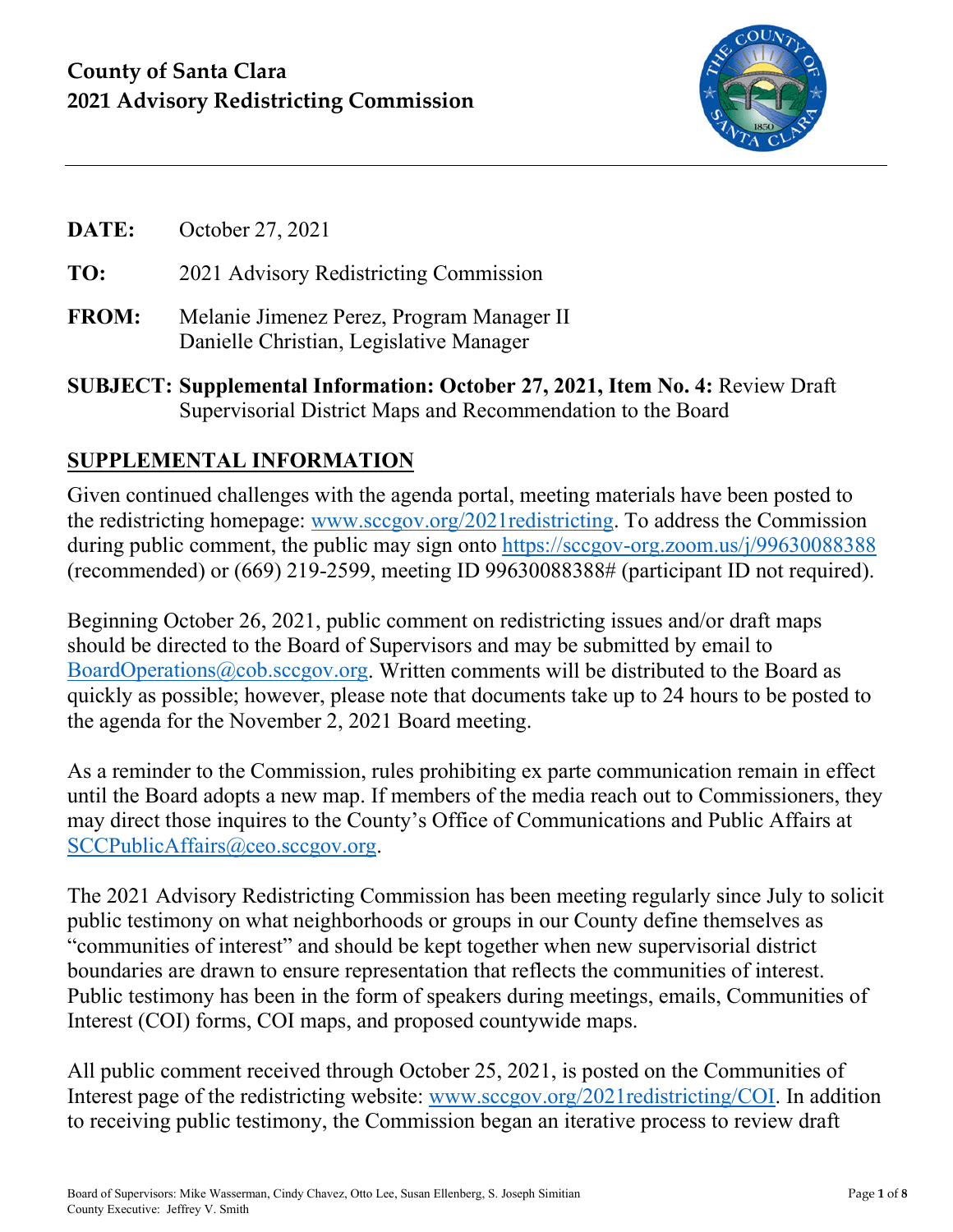maps prepared by the County's consultant, Redistricting Partners, weekly. This phase of the process began on October 13, 2021, and maps were adjusted to factor in public testimony.

At the Saturday, October 23, 2021, Commission meeting, Item No. 5, Commissioners identified six maps for potential recommendation to the Board of Supervisors. The maps for consideration are listed below with the maker of the motion, seconder, vote total, and requested changes:

- **Nguyen and Unity Maps**: Approved 13-2 to move forward to the Board of **Supervisors** 
	- o Motion: Vice-Chairperson Staedler from District 2
	- o Second: Commissioner Alvarado from District 1
	- o Nguyen to be entered into Maptitude by Redistricting Partners to ensure Asian-Pacific Islander (API) majority-minority in District 3
		- Potential shift of Gramercy and Alexander Neighborhoods from District 3 to District 2
		- Potential shift of Warm Spring neighborhood from District 2 to District 3
	- o Unity Map to be adjusted in Maptitude by Redistricting Partners to ensure API majority-minority in District 3
- **Y2 and Pham Maps**: Approved 13-2 for further consideration
	- o Motion: Commissioner Tom from District 5
	- o Second: Commissioner Cooper from District 1
	- o Y2 revised to remove San José from District 5
	- o Pham map to be entered into Maptitude by Redistricting Partners
- **X3 Plan**: Approved 11-4 for further consideration
	- o Motion: Commissioner McAllister from District 4
	- o Second: Commissioner Velazquez from District 4
- **Equal & Equitable 2.0 (EE 2.0):** Approved 8-7 for further consideration
	- o Motion: Chairperson Smith from District 3
	- o Second: Commissioner Pham from District 2
	- o Enter EE 2.0 into Maptitude by Redistricting Partners

The changes outlined above have been incorporated by Redistricting Partners in the draft "*Map Analysis*" linked below, except for the shift of the Warm Springs Neighborhood from District 2 to District 3 in the *Nguyen map*, which was partially incorporated. The table below summarizes the maps and provides links. If there is a Communities of Interest number (COI#), the map originated from a community submission through DistrictR and was developed in the consultant's software, Maptitude, for further evaluation. Maps without a COI# were originally developed by the consultant in response to public testimony and/or Commission discussion.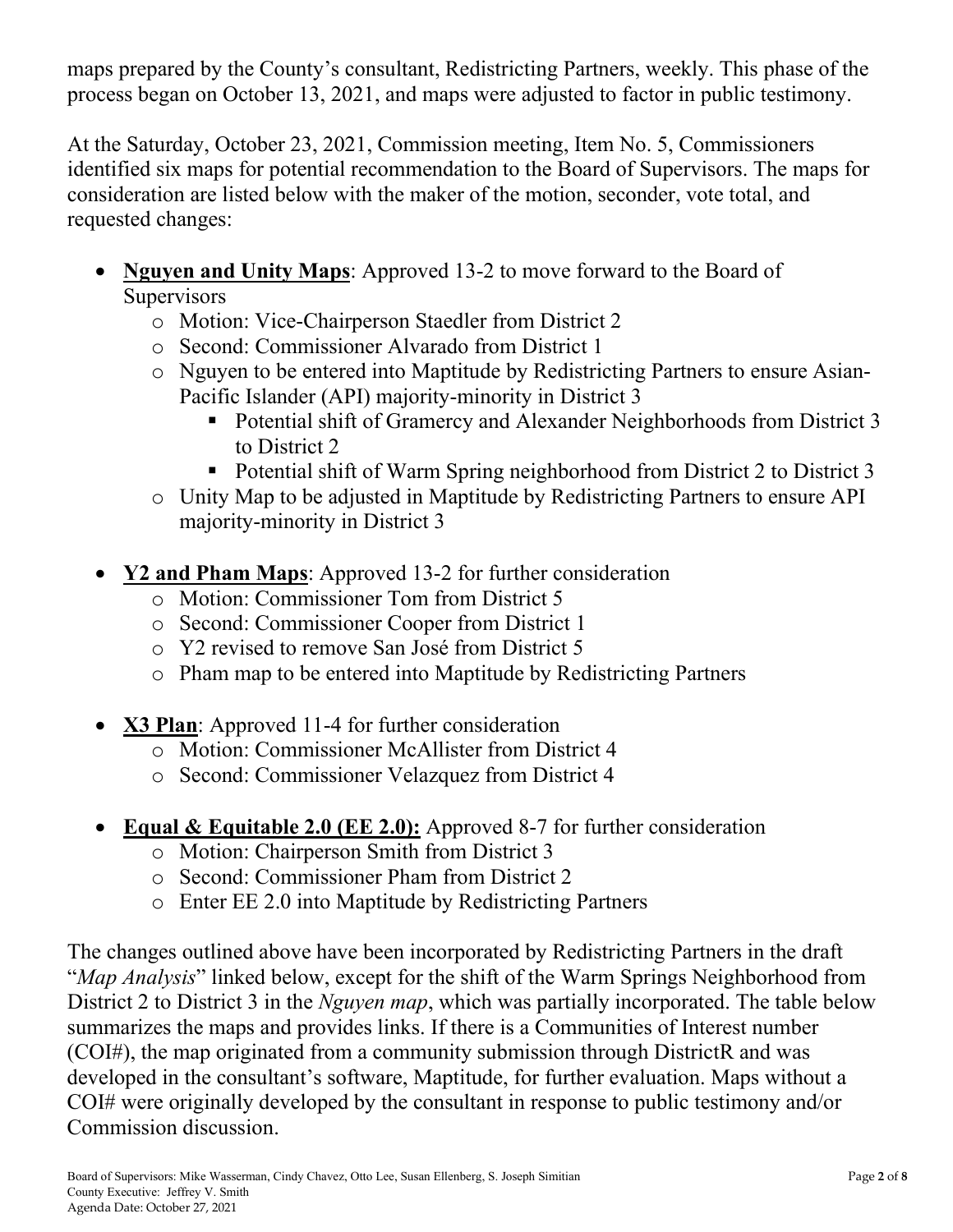| наря Iuchthicu un Iu/29 Iul Consideration un Iu/27 |                |            |                   |                   |                       |
|----------------------------------------------------|----------------|------------|-------------------|-------------------|-----------------------|
| COI#                                               | <b>Name</b>    | DistrictR# | <b>DistrictR</b>  | <b>Map</b>        | <b>HTML Link*</b>     |
|                                                    |                |            | Link              | <b>Analysis</b>   |                       |
| 155                                                | Commissioner   | 69094      | https://districtr | <b>SCC Nguyen</b> | Santa Clara           |
|                                                    | Nguyen's Map   |            | .org/edit/6909    | Map 69094         | County                |
|                                                    |                |            | 4?event=santa     | Static.pdf        | Commissioner          |
|                                                    |                |            | clara county      |                   | Nguyen Map -          |
|                                                    |                |            |                   |                   | Enlargeable           |
| 131                                                | Unity Map 10-  | $68785***$ | https://districtr | <b>SCC Unity</b>  | Santa Clara           |
|                                                    | 23             |            | .org/plan/6878    | Map 10-23         | <b>County Unity</b>   |
|                                                    |                |            | $\overline{5}$    | Static.pdf        | Table Map Plan        |
|                                                    |                |            |                   |                   | $10-23 -$             |
|                                                    |                |            |                   |                   | Enlargeable           |
| N/A                                                | Y2 Revised     | N/A        | N/A               | <b>SCC Draft</b>  | Santa Clara           |
|                                                    |                |            |                   | Plan Y2           | <b>County Plan Y2</b> |
|                                                    |                |            |                   | Revised           | Revised -             |
|                                                    |                |            |                   | Static.pdf        | Enlargeable           |
| 130                                                | Commissioner   | 68920      | https://districtr | <b>SCC Pham</b>   | Santa Clara           |
|                                                    | Pham's Map     |            | .org/edit/6892    | Plan 68920        | County                |
|                                                    |                |            | 0?event=santa     | Static.pdf        | Commissioner          |
|                                                    |                |            | clara county      |                   | Pham Map -            |
|                                                    |                |            |                   |                   | Enlargeable           |
| N/A                                                | X <sub>3</sub> | N/A        | N/A               | <b>SCC Draft</b>  | Santa Clara           |
|                                                    |                |            |                   | Plan X3           | <b>County Plan X3</b> |
|                                                    |                |            |                   | Static.pdf        | Enlargeable           |
| 102                                                | Equal $&$      | 66950      | https://districtr | <b>SCC EE 2.0</b> | Santa Clara           |
|                                                    | Equitable 2.0  |            | .org/edit/6695    | Static.pdf        | <b>County Equal</b>   |
|                                                    |                |            | 0?event=santa     |                   | and Equitable         |
|                                                    |                |            | clara county      |                   | $2.0$ Map $-$         |
|                                                    |                |            |                   |                   | Enlargeable           |

# **Maps Identified on 10/23 for Consideration on 10/27**

*\*The HTML links are associated with the County's agenda portal and may not be accessible. HTML maps allow for zooming in to get a better understanding at a street level of where boundaries are proposed.*

*\*\* Not created through the County's DistrictR site [\(https://districtr.org/event/Santa\\_Clara\\_County\)](https://districtr.org/event/Santa_Clara_County)* 

The Commission voted to move *Commissioner Nguyen's Map* and *Unity Map 10-23* to the Board of Supervisors, but they are included in map comparisons below and will be included as part of the presentation to the Board of Supervisors discussion.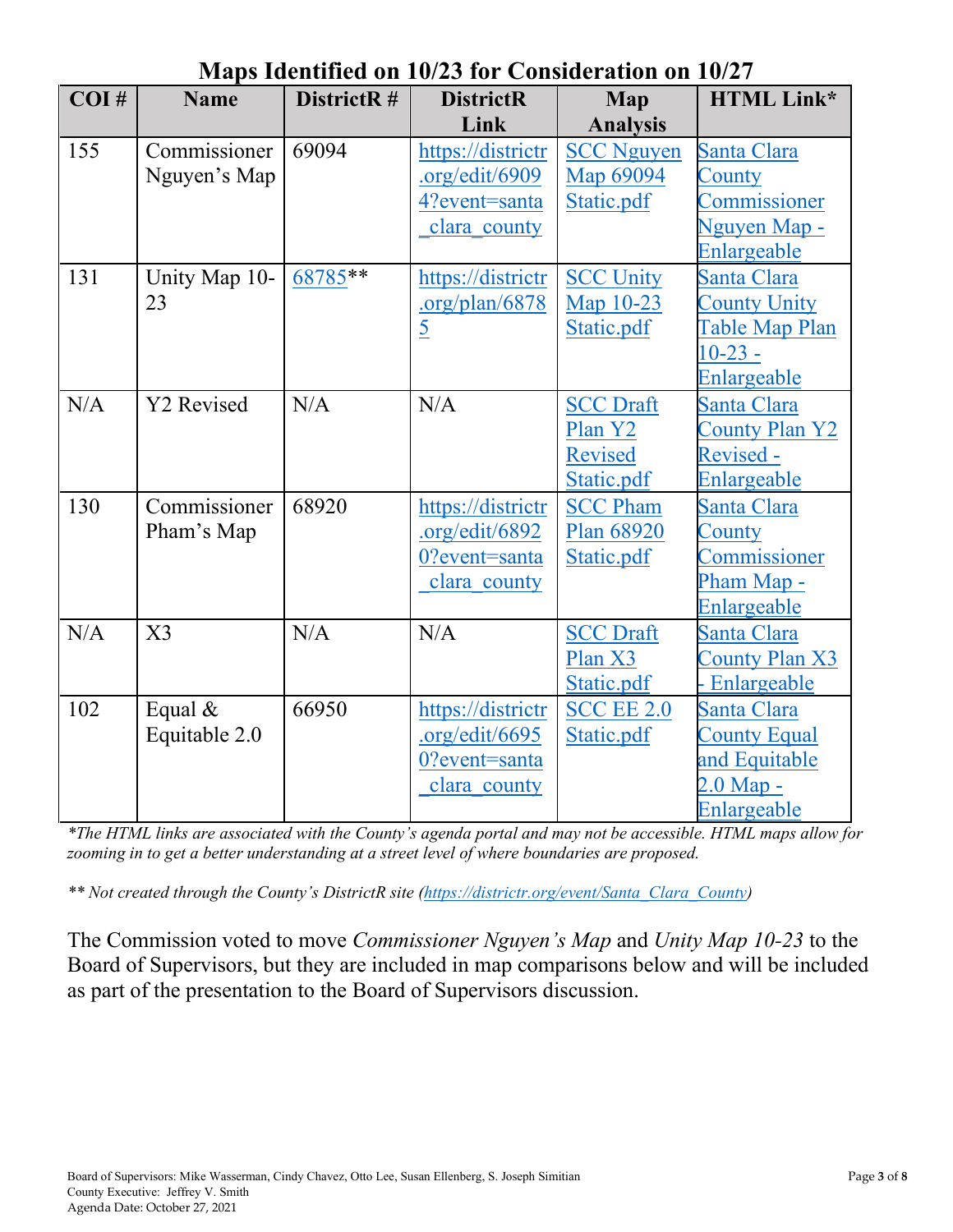## *Review Draft Supervisorial District Maps*

During Commission discussions of draft maps and the submission of public testimony, central themes or considerations have been identified as reoccurring:

- Total Plan Deviation districts that are as close to equal as technologically possible
	- $\circ$  Current boundaries with 2020 Census data have a deviation of 17.2%
- Establishing a Citizen Voting Age Population (CVAP) majority-minority Asian-Pacific Islander (API) district
- Maintaining a Latino Influence district with a majority percentage of total population
- Keeping cities together to the extent possible, especially small cities
- Identifying the number of supervisorial districts San José is split into
- Unifying cities in the western area of the county
	- o Palo Alto, Mountain View, Saratoga, Monte Sereno, Los Gatos
	- o Alternatively, unifying West Valley are of Los Gatos, Monte Sereno, Saratoga, Cupertino, and Campbell
- Almaden Valley-locating with the community they identify with
- Alum Rock & East Foothills-considering keeping together with unincorporated areas
- Diridon Station- keeping the neighborhood together around the transportation hub
- Maintaining neighborhoods in the current District 4
	- o Part of San José, Campbell, Cambrian Park, Burbank, Willow Glen, Rose Garden, Shasta Hanchett, City of Santa Clara
- Evergreen- locating with the community they identify with
- Los Gatos- determining area of the county with most similarities
- Sunnyvale- whether to remain in one or two districts

Attached to this supplemental report is *Draft Maps Comparison*, which presents this information for all six plans identified by the Commission. Commissioners also had the opportunity to highlight the merits of individual maps, which is included below.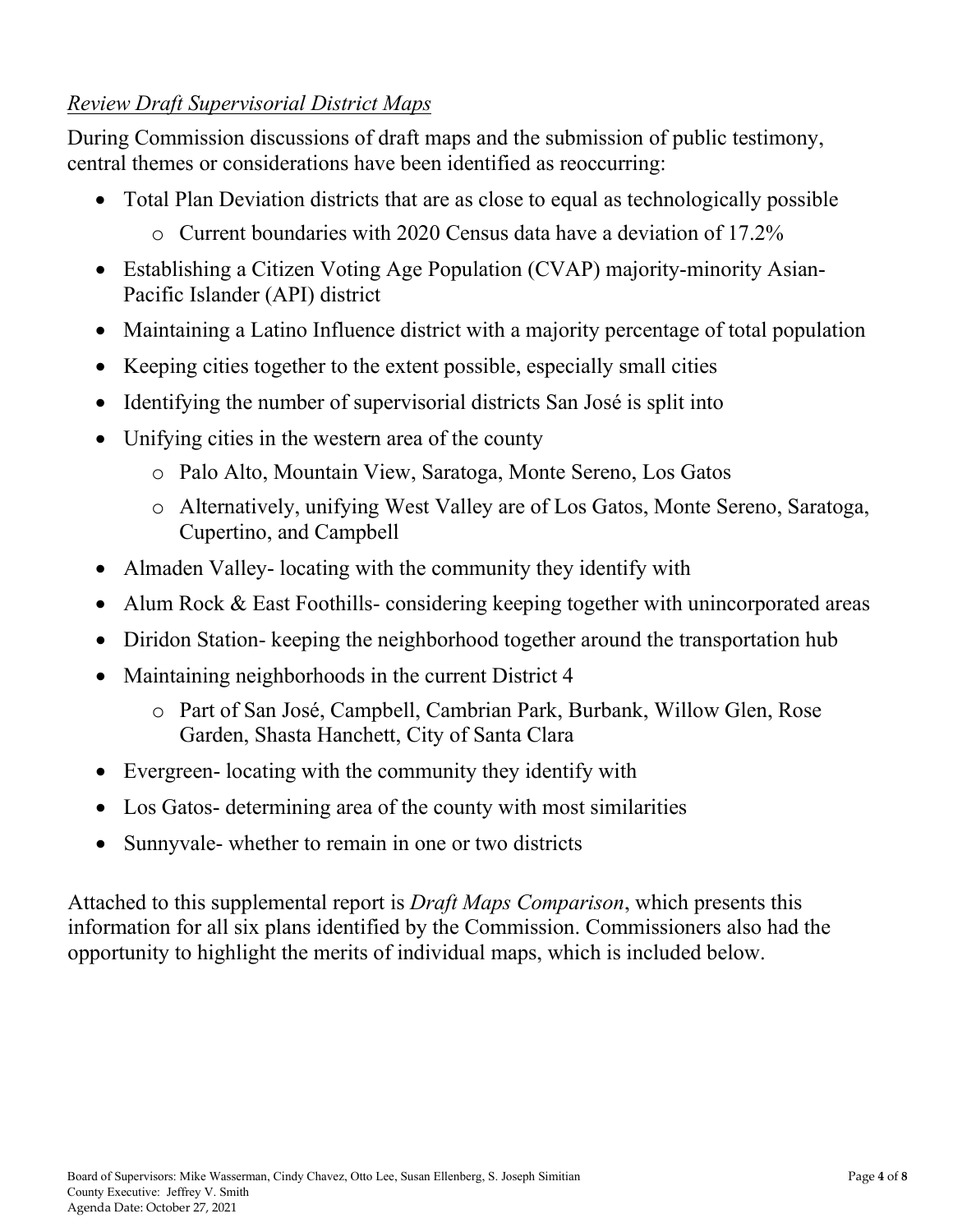#### **Commissioner Nguyen's Map:**

- Achieves 50% Asian CVAP in District 3 (D3) and 44% Hispanic population in D2.
- D3 has Milpitas reaching over Santa Clara to Sunnyvale for 50% Asian CVAP.
- Includes Los Gatos/Monte Sereno with Saratoga in D5 and keeps Almaden Valley in D1. Puts all rural areas in northeast county in D1.
- All districts are contiguous.
- All neighborhoods (including San José's) are kept intact; all but one single-city COI is kept intact
- All cities (except San José) and Census-Designated Places (CDPs) kept intact
- District boundaries are easily identifiable and understandable
- Districts are compact
- San José neighborhood boundaries were the ones used on DistrictR's website for San José's redistricting [\(https://districtr.org/tag/san\\_jose\)](https://districtr.org/tag/san_jose)
- Map evolved from Commissioner and community submissions on DistrictR

#### **Unity Map:**

- Achieves 50% Asian CVAP in D3 and 49.7% Hispanic population in D2. Majorityminority CVAP in 3 districts in this map and the Pham map. Majority-minority CVAP in 2 districts in all other maps.
- D3 has Milpitas reaching over Santa Clara to Sunnyvale
- Includes Los Gatos/Monte Sereno with Saratoga in D5 and also moves Almaden Valley out of D1 and into D5. Moves more rural areas from D1 to D5.
- A triangular piece of the City of Santa Clara is put into D2 whereas most of the City of Santa Clara is in D4, although map submitters indicated an intent to keep the city whole.
- While deviation is within the acceptable margins, it is high compared to the other options.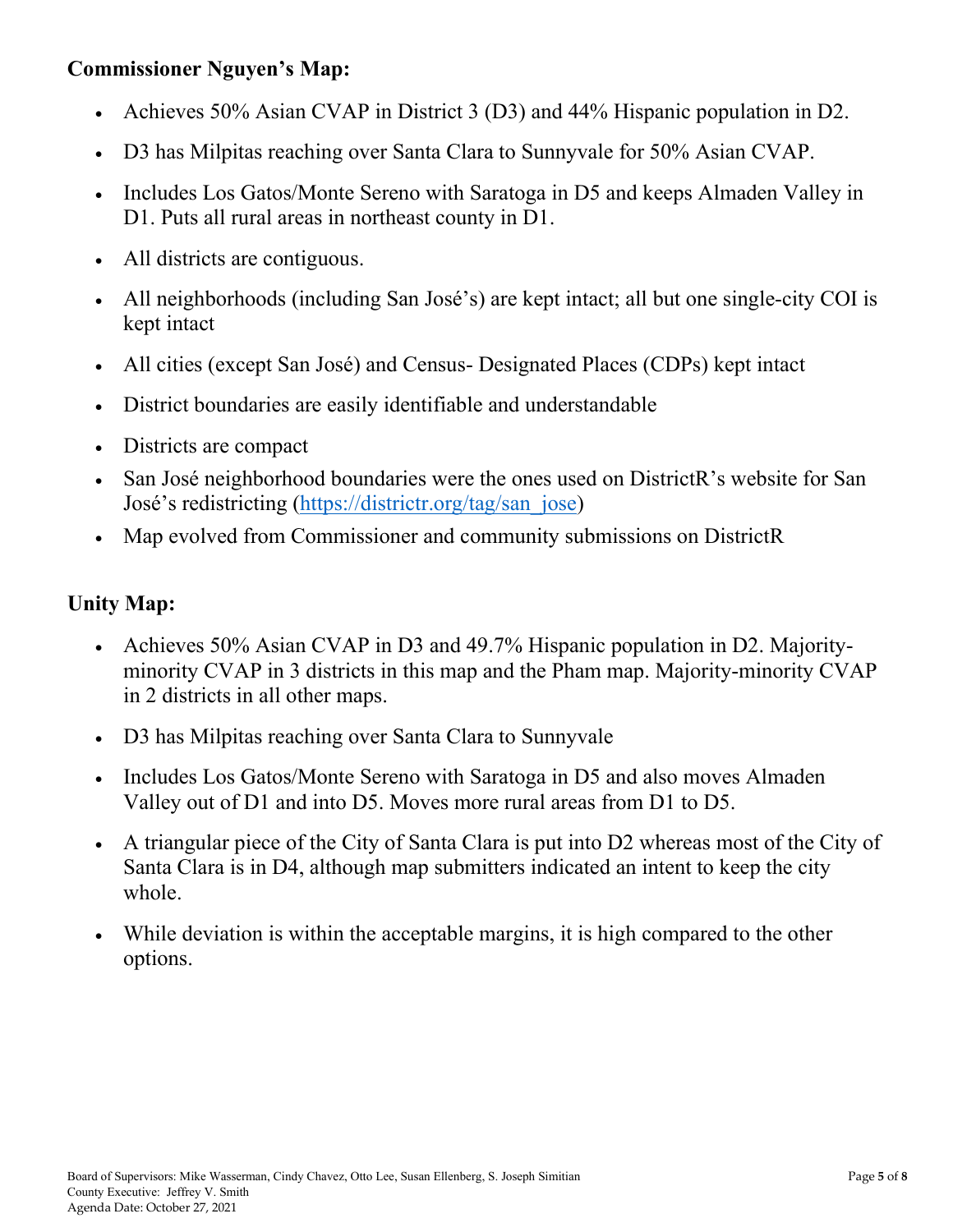## **Y2 Revised:**

- Most compact option.
	- <sup>o</sup> Avoids the upside-down "u" shape seen in maps joining Milpitas and Mountain View
- Achieves 56% Asian CVAP in D3 without Milpitas reaching over Santa Clara to Sunnyvale. Hispanic population of 47% in D2.
	- <sup>o</sup> Recognizes the diverse ethnicities and cultures encompassed within the "Asian" Census category and distinct communities
- D5 focuses on north county cities compared to most maps that extend south to include Cupertino, Saratoga, and Los Gatos.
- Includes Los Gatos/Monte Sereno with Saratoga while keeping more of the rural area to the west of Los Gatos in D1.
- D4 focuses on the central area between San José and Palo Alto.
- Reflects COI testimony that Sunnyvale should be included in D5 given the strong ties among Palo Alto, Mountain View, Los Altos, and Sunnyvale. The ties include but are not limited to the fact that many live in one city and work in the other and El Camino Real is a transit corridor that ties the communities together.
- Reflects the view that the north county cities have close ties to one another and do not see themselves as having close ties with cities such as Los Gatos or see the west side of the county as reflecting a common community of interest, which is shown in all the other maps.
- Includes public testimony that both Mountain View and Sunnyvale are facing similar environmental issues due to their border on the bay and dealing with development issues north of 101.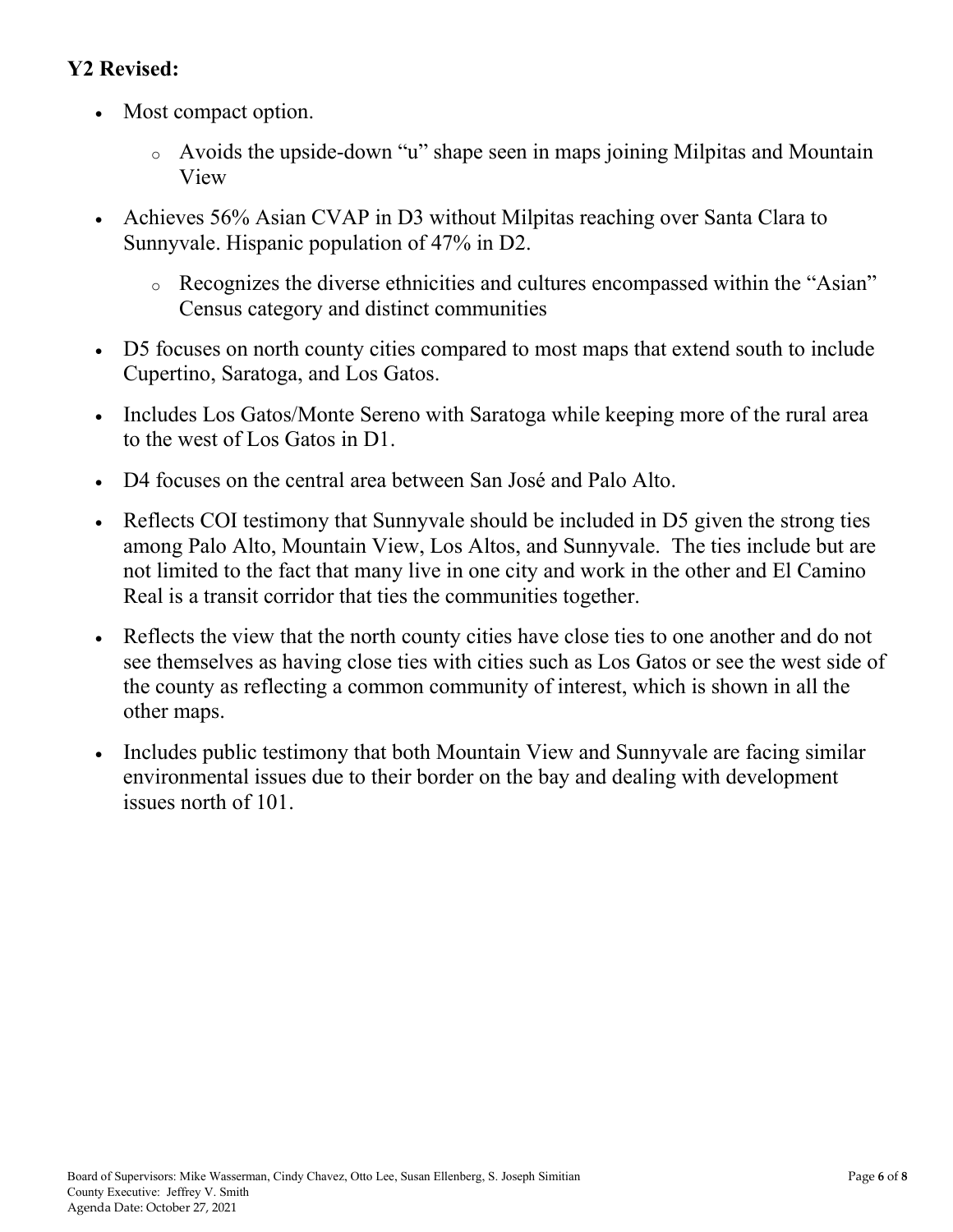#### **Commissioner Pham's Map**

- Blends Unity Map with Commissioner Nguyen's Map. Compared to Nguyen's map, this increases the Hispanic CVAP from 36% to 41% and adds slightly more rural area west of Los Gatos to D1. Compared to Unity map, D5 does not stretch as far south.
- Achieves 50% Asian CVAP in D3 and 50% Hispanic population in D2. Majorityminority CVAP in 3 districts in this map and the Unity map. Majority minority CVAP in 2 districts in all other maps.
- D3 has Milpitas reaching over Santa Clara to Sunnyvale
- Los Gatos/Monte Sereno with Saratoga in D5 and keeps Almaden Valley in D1. Keeps more of the rural area to the west of Los Gatos in D1. Puts all rural areas in northeast county in D1.
- Expanded to Latino communities in D2 to maintain high Latino Influence district
	- $\alpha$  Burbank from D4 to D2
	- <sup>o</sup> Highest of the six options
- Utilizes major roads/highways or natural borders (ie river) as district boundaries
- Keep supervisorial districts compact

## **X3**

- Achieves 50% Asian CVAP in D3 and 47% Hispanic population in D2.
- D3 has Milpitas reaching over Santa Clara to Sunnyvale
- Includes Los Gatos/Monte Sereno (and rural area to the west of them) with Saratoga in D5 and keeps Almaden Valley in D1. Puts all rural areas in northeast county in D1.
- Closest of six options to the existing Supervisorial District lines

#### **Equal & Equitable 2.0 (EE 2.0)**

- Keeps Los Gatos/Monte Sereno split from Saratoga.
- D3 has Milpitas reaching over Santa Clara to Sunnyvale